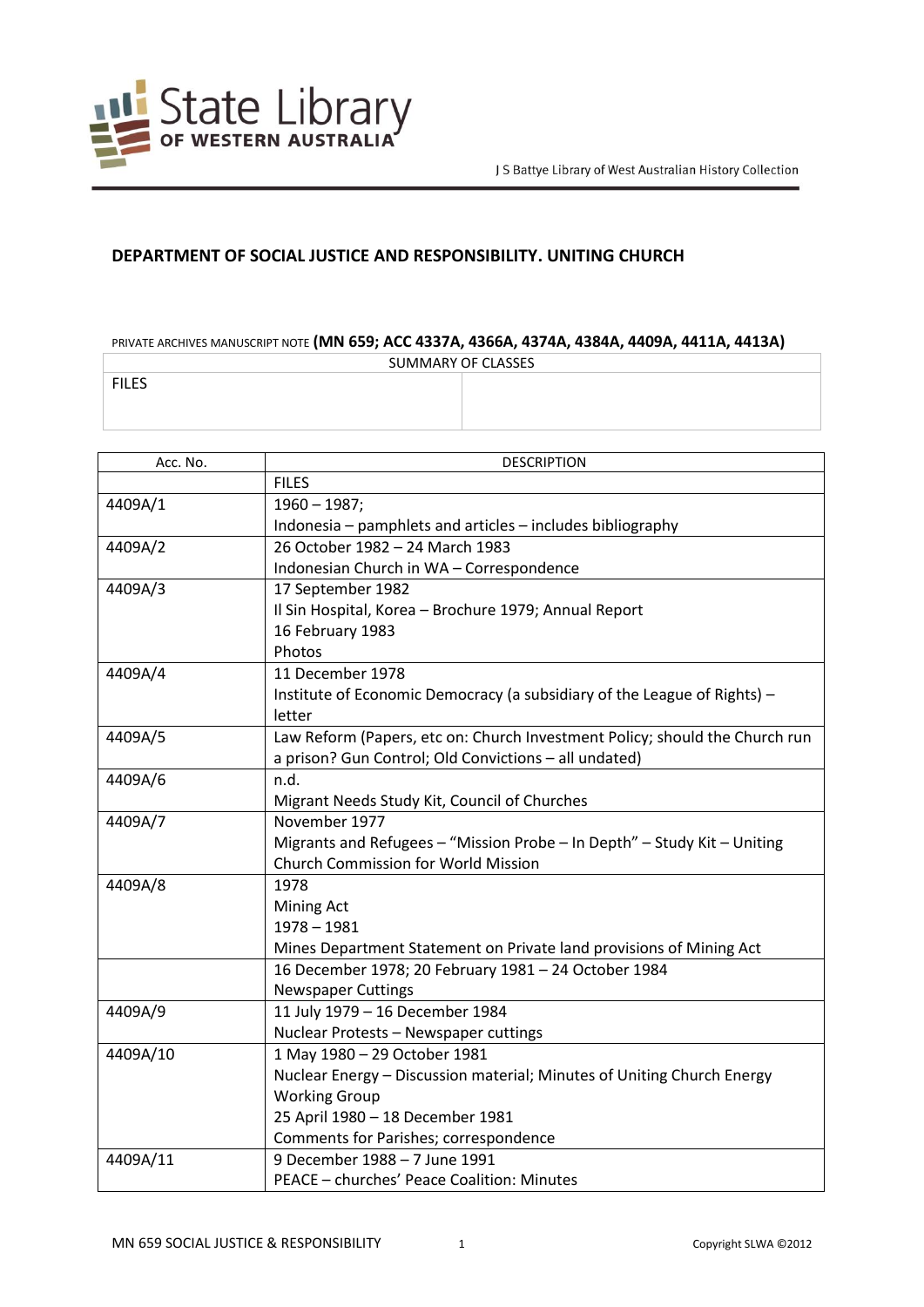

|          | 4 October 1988 - 13 July 1989                                                 |
|----------|-------------------------------------------------------------------------------|
|          | Journals of related groups                                                    |
| 4409A/12 | August 1987 - 22 September 1989                                               |
|          | PEACE - Trinity Peace Research Institute - Correspondence, Articles by and    |
|          | about Dr Keith Suter                                                          |
| 4409A/13 | 29 March 1979 - 22 February 1982                                              |
|          | PEACE - Indian Ocean Zone of Peace: minutes, newspaper cuttings,              |
|          | statements                                                                    |
| 4409A/14 | 10 March 1982; 1 November 1982; 27 August - 14 December 1984                  |
|          | PEACE - Point Peron Peace Camp; Women's Action for Nuclear Disarmament:       |
|          | correspondence, newsletters                                                   |
| 4409A/15 | n.d.                                                                          |
|          | Peacemaking Programme Policy Survey: Questionnaire - Uniting Church,          |
|          | Queensland Synod                                                              |
| 4409A/16 | 15 April 1986 - 8 July 1987                                                   |
|          | Peace Worker's Register: correspondence, articles                             |
| 4409A/17 | n.d.                                                                          |
|          | Penan People of Sarawak: Campaign to save their rainforest                    |
| 4409A/18 | 1982                                                                          |
|          | Police corruption: Report of OF Dixon on allegations of Police Corruption in  |
|          | <b>WA</b>                                                                     |
| 4337A/1  | <b>July 1970</b>                                                              |
|          | Alcohol - LF Presnall - We can halt the huge drain caused by behavioural      |
|          | problems (paper given to Carthage Addiction Institute, reprinted in the       |
|          | Congressional Record, Oct 13, 1970                                            |
| 4337A/2  | April 1974                                                                    |
|          | Alaska State Plan for the reduction of Alcoholism and Alcohol Abuse, State of |
|          | Alaska Department of Health and Social Services, Juneau, Alaska               |
| 4337A/3  | 24 February 1974 - 22 October 1984                                            |
|          | Miscellaneous Material. Prevention of Alcohol Misuse                          |
| 4337A/4  | 20 June 1967                                                                  |
|          | LF Presnall - Recent Findings regarding Alcoholism in Industry (Address       |
|          | delivered to Utah School of Alcohol Studies)                                  |
| 4337A/5  | 1973                                                                          |
|          | Report of the Honorary Royal Commission on the Treatment of Alcohol and       |
|          | Drug Dependents in Western Australia                                          |
| 4337A/6a | June 1976 "Current Status and Problems of Alcohol Education in the Schools"   |
|          | - Health Education Council of WA Information Bulletin Social Issues 36 G      |
| 4337A/6b | n.d.                                                                          |
|          | "Alcohol and Alcoholism" - Extract from "Health Education for Secondary       |
|          | Schools", WA Education Department                                             |
| 4337A/6c | n.d.                                                                          |
|          | "Therapy or Brain Washing?" - Health Education Council of WA Information      |
|          | Bulletin: Drugs, No. 12                                                       |
| 4337A/7  | January 1974                                                                  |
|          | Alcoholism - Problem drinking - and corrections - WA Department of            |
|          | Corrections Research and Information Pamphlet - Patricia Johnson              |
|          |                                                                               |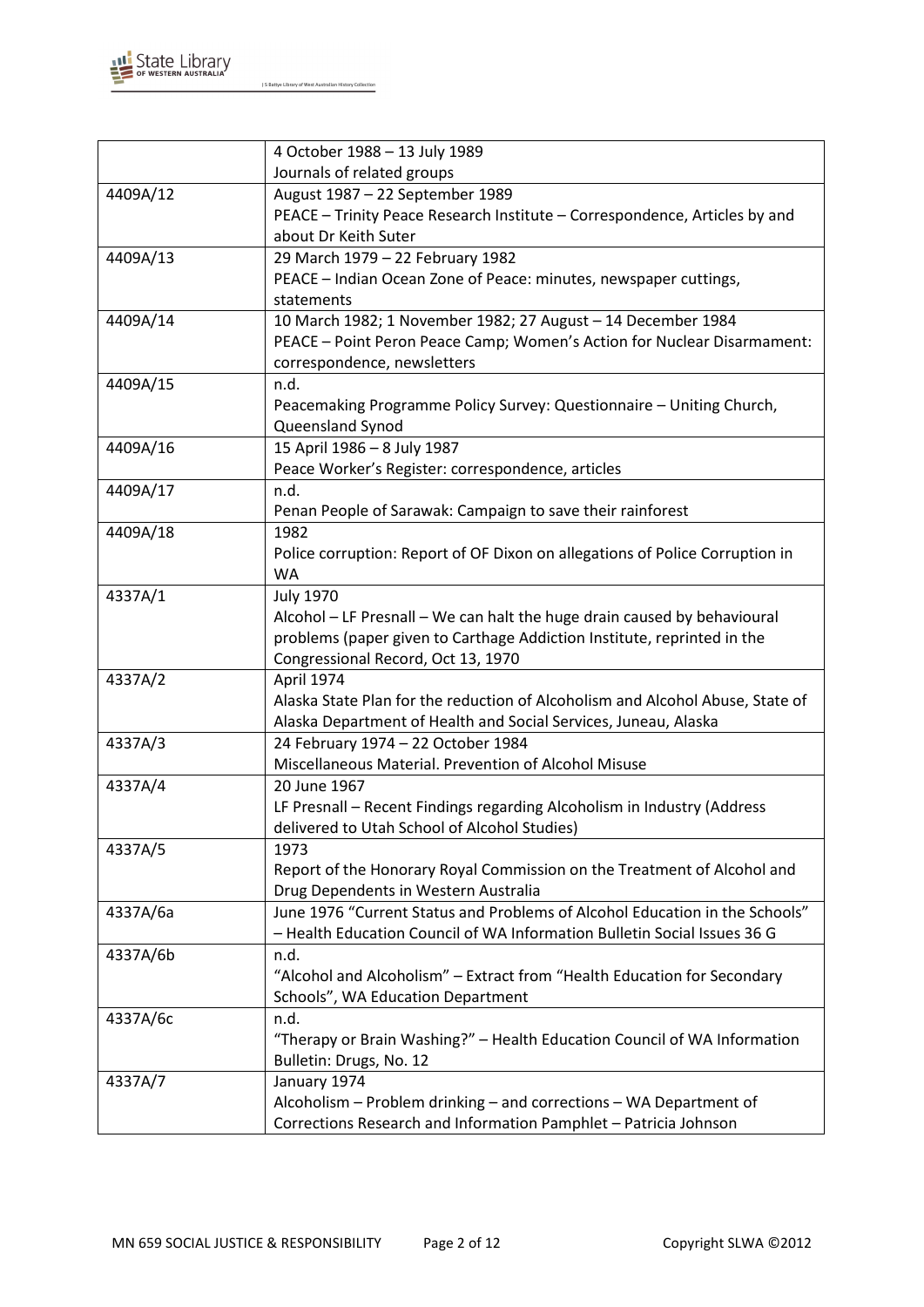

| 4337A/8                                                                                    |  |
|--------------------------------------------------------------------------------------------|--|
| 28 January - 29, 1972. LF Presnall - Basic Principles of Behavioural Problems              |  |
| Control - Paper presented at Seminar on Alcohol and Drug Dependencies in                   |  |
| Business and Industry, Vancouver                                                           |  |
| 4337A/9<br>1969                                                                            |  |
| Report of the Committee of Inquiry into the Laws in WA relating to sale,                   |  |
| supply and consumption of intoxicating liquors                                             |  |
| 4337A/10<br>Pamphlets on Alcohol and related problems                                      |  |
| 4337A/10<br>a) n.d. Excessive drinking                                                     |  |
| 4337A/10<br>b) 1966 About Alcohol - Health Education Council of WA                         |  |
| 4337A/10<br>c) n.d. Non - Al Drink Company                                                 |  |
| d) 1969, Alcohol - Health Education Council of WA<br>4337A/10                              |  |
| 4337A/10<br>e) n.d. Traffic Safety Education Films, - AAA Foundation for Traffic Safety in |  |
| <b>USA</b>                                                                                 |  |
| 4337A/10<br>f) n.d. Alcohol: a family affair - Division of Social Justice, Uniting Church  |  |
| (Victoria)                                                                                 |  |
| g) n.d. The new laws on Drinking and Driving - National Safety Council of WA<br>4337A/10   |  |
| 4337A/10<br>h) n.d. Alcohol Belongs on the Drug List - WA Temperance Allliance             |  |
| i) n.d. Random Breath Testing - Australian and South Pacific Temperance<br>4337A/10        |  |
| Council                                                                                    |  |
| 4337A/10<br>j) n.d. The Parent's Guide to Drug Abuse - WA Temperance Alliance              |  |
| 4337A/10<br>k) n.d. "Life can be exciting without drinking alcohol" - Ansvar Australia     |  |
| Insurance                                                                                  |  |
| I) n.d. TIB Album - Temperance Information Bureau, Queensland<br>4337A/10                  |  |
| 4337A/10<br>m) n.d. WA Temperance Alliance                                                 |  |
| n) n.d. The Bible and Wine<br>4337A/10                                                     |  |
| o) n.d. CN Layman - What the Bible Teaches about Alcohol - Queensland<br>4337A/10          |  |
| <b>Temperance League</b>                                                                   |  |
| p) n.d. A licence [sic] to kill - WA Temperance Alliance<br>4337A/10                       |  |
| q) n.d. "There is no need to drink in a Christian family" - Queensland<br>4337A/10         |  |
| <b>Temperance League</b>                                                                   |  |
| r) n.d. "Let's Find a Roof Top" - F Warner, Queensland Temperance League<br>4337A/10       |  |
| 4337A/10<br>s) n.d. WH Beavan - Youth and Alcohol - American Temperance society            |  |
| t) n.d. This You Should Know: A Digest of facts about alcohol, alcoholism, and<br>4337A/10 |  |
| personal choice - Victorian Temperance Alliance                                            |  |
| u) 1976 A Drug - Taking Society? - WA Temperance Alliance<br>4337A/10                      |  |
| v) 1979 "OK Let's Go": Alcohol and Drug Use in Our Community - Victorian<br>4337A/10       |  |
| Foundation on Alcoholism and Drug Dependence                                               |  |
| w) May - June 1980<br>4337A/10                                                             |  |
| First pan - Pacific Conference on Drugs and Alcohol - Canberra issue of Alert,             |  |
| the National Magazine of Better Living                                                     |  |
| 4337A/10<br>x) August 1981                                                                 |  |
| Facts about Drinking, Health Education Unit, Public Health Department, WA                  |  |
| 4337A/10<br>y) September 1981                                                              |  |
| The Moderate Drinkers' Guide - Health Education Unit, Public Health                        |  |
| Department, WA                                                                             |  |
| z) October 26, 1985 Laws to Break a Nation's Deadly Drinking Habit West<br>4337A/10        |  |
| Australian                                                                                 |  |
| 4337A/10<br>aa) 5 September 1980 CF Willliams - A study paper on Alcohol and the Bible -   |  |
| Ansvar Australia Insurance Ltd, Melbourne                                                  |  |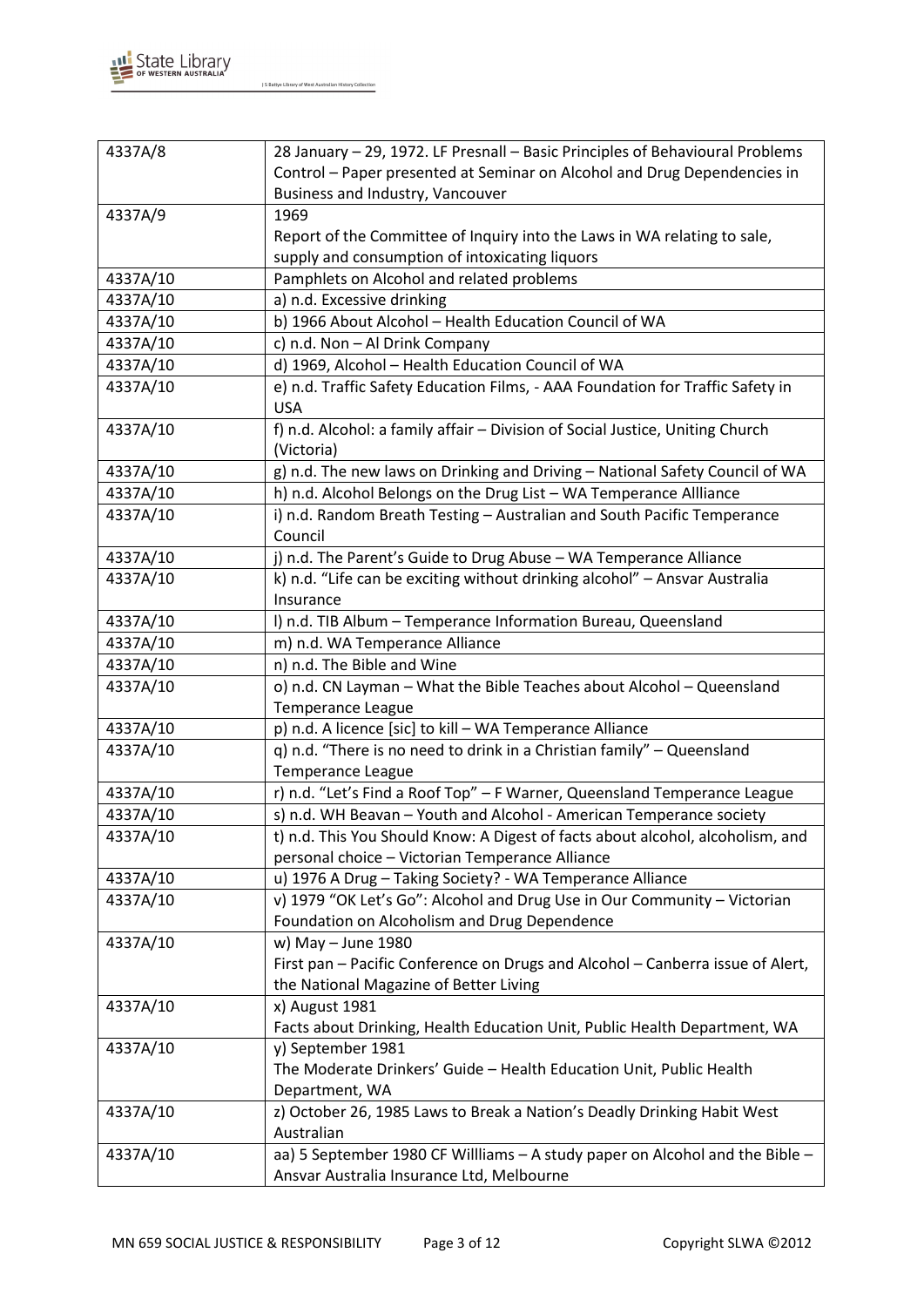

| 4337A/10 | Ab) 1969 Alcoholism: A Merry-Go-Round named Denial - Al-Anon Family                       |
|----------|-------------------------------------------------------------------------------------------|
|          | groups, Australian General Service Office, Melbourne                                      |
| 4337A/10 | Ac) 1972, WA Temperance Alliance pamphlet folder                                          |
| 4337A/11 | 13 July 1978 - 13 February 1982                                                           |
|          | Newspaper Cuttings on Alcohol                                                             |
| 4337A/12 | 1 March 1982 - 21 February 1984; 5 April - 17 May, 1986                                   |
|          | Newspaper cuttings on alcohol                                                             |
| 4337A/13 | 1978                                                                                      |
|          | The use of alcohol in the Uniting Church                                                  |
| 4337A/14 | 27 June 1980 - 9 June 1984                                                                |
|          | Alcohol and Road Trauma                                                                   |
| 4337A/15 | 1980                                                                                      |
|          | Road Trauma: The Modern Epidemic - Royal Australasian College of Surgeons                 |
| 4337A/16 | 26 September 1978                                                                         |
|          | Alcohol Education Kit - Uniting Church Assembly Commission on social                      |
|          | responsibility                                                                            |
| 4337A/17 | Pamphlets on Alcohol                                                                      |
| 4337A/17 | a) n.d. should there by Random Breath Testing? Australasian and South                     |
|          | Pacific Temperance Council                                                                |
| 4337A/17 | b) September 1984                                                                         |
|          | Alcoholism and Social Control - Australasian and South Pacific Temperance                 |
|          | Council - Annual General Meeting, Sydney                                                  |
| 4337A/17 | c) n.d. Drink - Drive Rationalization - AAA Foundation for Traffic Safety,                |
|          | Virginia, USA                                                                             |
| 4337A/17 | d) July 1974, DG Finaly, Alcoholism: illness or problem in interaction                    |
| 4337A/17 | e) Jan - February 1980                                                                    |
|          | Alcohol and Drugs do not mix - Alliance News, Belfast                                     |
| 4337A/17 | f) n.d. Extracts from the Report from the Senate Standing Committee on                    |
|          | Social Welfare: Drug Problems in Australia - an intoxicated Society?                      |
| 4337A/17 | g) n.d. Alcoholics Anonymous: The Twelve Steps                                            |
| 4337A/17 | h) n.d. Smoking, Drinking statistics show 68,000 adults take double risk -                |
|          | Source not given                                                                          |
| 4337A/17 | i) August 1965, RB Milton - Alcoholism $-26th$ Conference of the Queensland               |
|          | Health Inspectors' Association                                                            |
| 4337A/17 | j) 25 June 1980                                                                           |
|          | Alcohol, Our Most Abused Drug - Australian Women's Weekly                                 |
| 4337A/17 | k) n.d. Submission from WA Temperance Allliance to the Committee                          |
|          | Enquiring into Liquor Licensing Laws in WA                                                |
| 4337A/17 | I) 8 April 1980, Report of the Senate Standing Committee on Social Welfare:               |
|          | Drug Problems in Australia - An Intoxicated Society?                                      |
| 4337A/17 | m) Sept - Oct 1980                                                                        |
|          | D Robinson: A Sociologist's View of the Alcohol Problem, Alliance News,<br><b>Belfast</b> |
| 4337A/17 | n) n.d. Test Your Knowledge on Alcohol Abuse,                                             |
| 4337A/17 | o) n.d. A National Alcohol Policy - A report to Queensland Synod from the                 |
|          | Uniting Church Division of Social Responsibility                                          |
| 4337A/17 | p) n.d. The Relationship Between Per Capita Consumption, Hazardous                        |
|          |                                                                                           |
|          | Drinking and the Problems of Alcohol Use - Source not given.                              |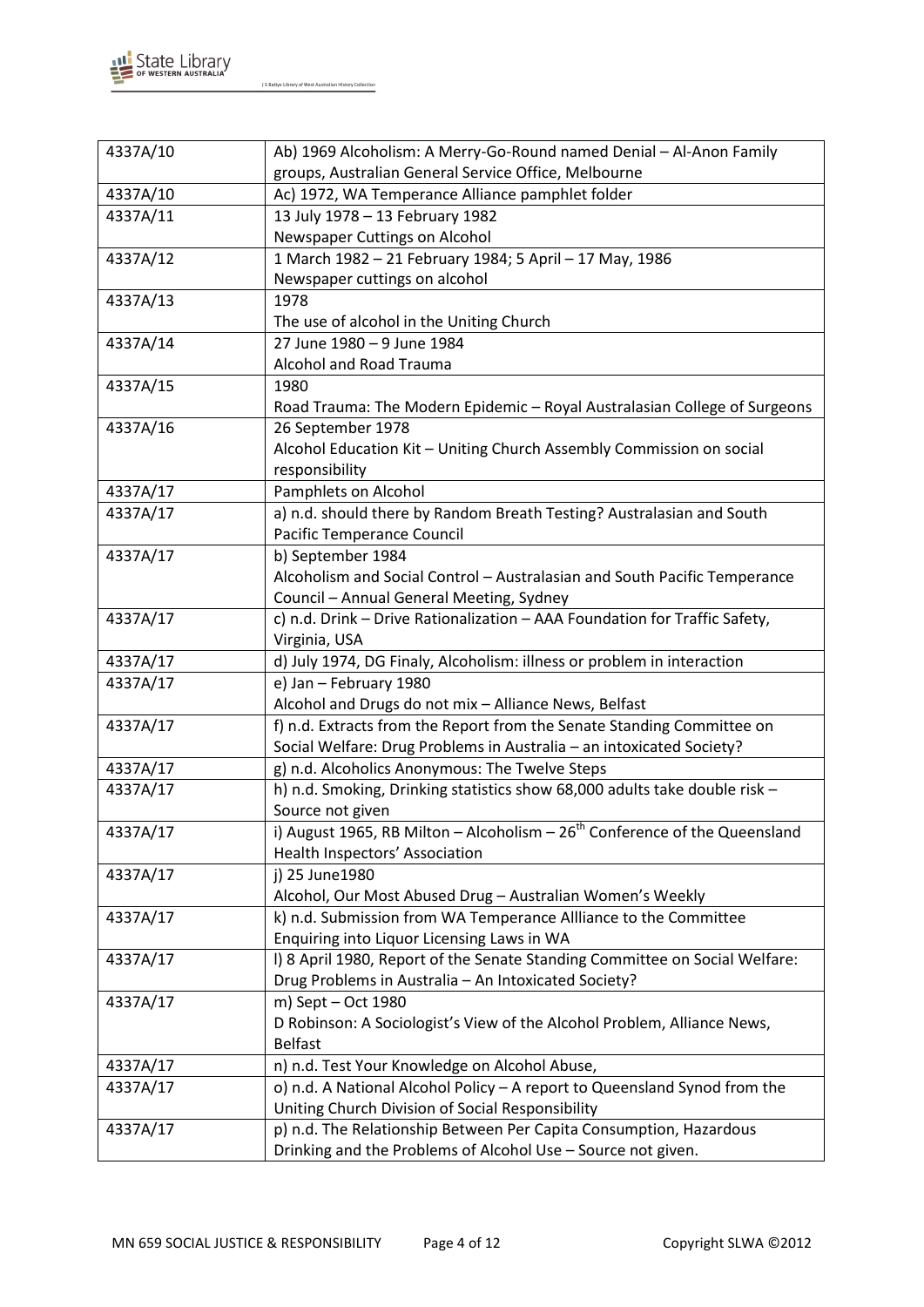

| 4337A/17 | q) n.d. Building the capacity for choice - Poster distributed by Boys' Clubs of<br>America |
|----------|--------------------------------------------------------------------------------------------|
| 4337A/18 | a) 1981 A bill for a tax imposed on expenditure on the advertising of liquor               |
| 4337A/18 | b) 1981. A bill for an Act relating to the establishment of fund for the purpose           |
|          | of education in respect of liquor                                                          |
| 4337A/18 | c) Explanatory memorandum; Summary of Major recommendations: Second                        |
|          | Reading Speech by Sen. Don Chipp; Senator Chipp's Press Release                            |
| 4337A/19 | 1978-79 Temperance Alliance, WA, NSW, Queensland, Victoria                                 |
| 4337A/20 | 23 September 1983; 25 June 1985                                                            |
|          | <b>Alcoholics Victorious</b>                                                               |
| 4366A/1  | 14 February 1973 - 8 & 9 June 1985                                                         |
|          | Abortion (correspondence, newspaper cuttings)                                              |
| 4366A/2  | 16 September 1982 - 42 November 1983                                                       |
|          | Aged Care (leaflets, newspaper cuttings)                                                   |
| 4366A/3  | Aluminium Industries                                                                       |
|          | (i) February 1981                                                                          |
|          | The Corporate Strategies of CRA Ltd and Amax Inc - R Howitt, School of                     |
|          | Geography, University of NSW - Draft report No. 1                                          |
| 4366A/3  | (ii) September 1981                                                                        |
|          | Corporate Strategies in the Aluminium Industry Draft Report No 2 - R Howitt                |
| 4366A/3  | (iii) 7 July 1980                                                                          |
|          | BL Howe, Member for Bateman - case for a National Inquiry into the                         |
|          | Aluminium Industry                                                                         |
| 4366A/3  | (iv) May 1981                                                                              |
|          | Bundaberg Parish, Uniting Church - Issues Affecting the Bundaberg Uniting                  |
|          | Church Parish as a result of the Establishment of an Aluminium Smelter at                  |
|          | Goodwood                                                                                   |
| 4366A/3  | (v) 5 February 1980 - 31 August 1984                                                       |
|          | <b>Newspaper Cuttings</b>                                                                  |
| 4366A/4  | America's Cup - Uniting Church Involvement                                                 |
|          | (i) July 1985                                                                              |
|          | Social Welfare Strategies and the America's Cup - Report of the Regional                   |
|          | Social Welfare Impact Study - Commonwealth Government and Fremantle                        |
|          | <b>City Council</b>                                                                        |
| 4366A/4  | (ii) March 1986                                                                            |
|          | T. Winter - A Research Paper on the America's Cup Deference and Challenge                  |
|          | 1987, and implications for the church - Peel Presbytery, Uniting Church                    |
| 4366A/4  | (iii) 10 September 1986                                                                    |
|          | One letter 24 November 1986 M May - Church Involvement in America's Cup                    |
|          | Activities, Uniting Church Division of Mission and Nurture                                 |
| 4366A/4  | (iv) 23 March 1984 - 30 June 1984                                                          |
|          | Newspaper cuttings                                                                         |
| 4366A/5  | 1979                                                                                       |
|          | Australian Security Intelligence Organisation Bill - Third Reading                         |
| 4366A/5  | (ii) n.d.                                                                                  |
|          | Papers commenting on the Bill                                                              |
| 4366A/5  | (iii) 19 July 1979                                                                         |
|          | Photocopy of Statutory Declaration by PJ Cusick, Managing Editor of Shout                  |
|          | newspaper, Sydney, re persecution of groups by ASIO                                        |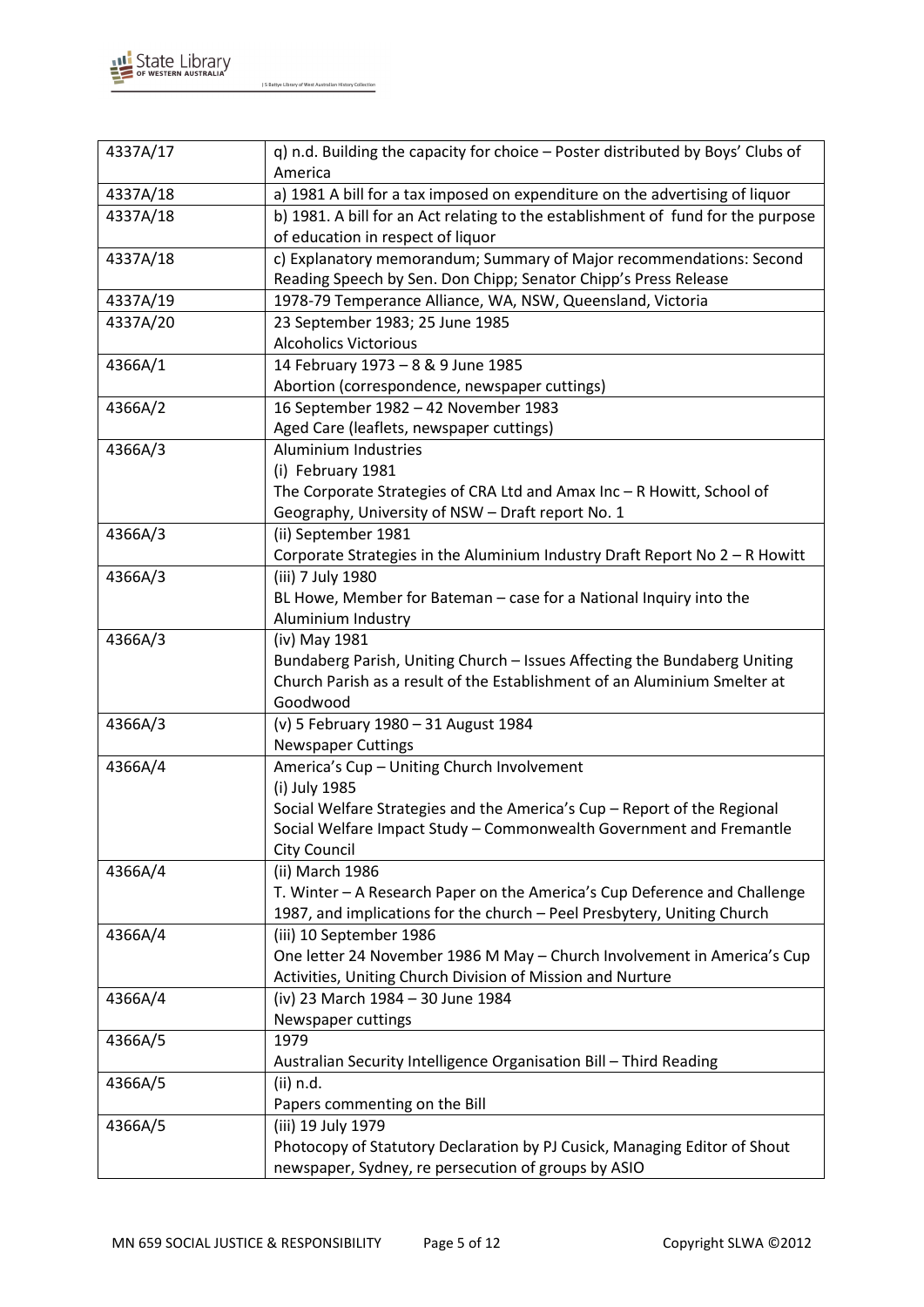

| 4366A/5  | (iv) n.d.                                                                        |
|----------|----------------------------------------------------------------------------------|
|          | Security But at What Cost? A Review of the ASIO Bill, 1979 - Church of           |
|          | Scientology                                                                      |
| 4366A/5  | (v) 25 January 1978                                                              |
|          | Copies of ASIO Document PJCI                                                     |
| 4366A/5  | (vi) 16 March 1979 - 1 September 1983                                            |
|          | Newspaper cuttings                                                               |
| 4366A/6  | 1988                                                                             |
|          | Australian Bi-Centennial (incl. "A Just and Proper Settlement" - Catholic        |
|          | Commission for Justice and Peace, Uniting Church Social Responsibility for       |
|          | Church Committee, and Australian Council of Churches Commission for              |
|          | Church and Society, Collins Dove, 1987. "Faith in a Just Australia": Anglican    |
|          | Social Responsibilities Commission: 18 - 26 January 1988 Bi-Centennial           |
|          | Ecumenical Seminar, 13 February 1988 A Bi-Centennial Challenge to Church         |
|          | and Society - F Brennan and related correspondence)                              |
| 4366A/7  | 16 March 1979; 12 November 1979; 3 December 1979                                 |
|          | Boyer Lectures by RJ Hawke - Newspaper cuttings                                  |
| 4366A/8  | <b>March 1983</b>                                                                |
|          | Breastfeeding: "Baby Food Battle" Feedback, Christian World Service              |
| 4366A/8  | 3 May 1982                                                                       |
|          | Uniting Church Commission on Social responsibility; International code of        |
|          | marketing of Breast Milk substitutes                                             |
| 4366A/9  | 23 May - 10 July 1983; 21 February 1982                                          |
|          | Business - newspaper cuttings                                                    |
| 4366A/10 | Lindy and Michael Chamberlain                                                    |
|          | - 18 September 1984 J Lloyd Jones QC - Lindy Chamberlain and Michael             |
|          | Chamberlain - opinion                                                            |
| 4366A/10 | 25 August 1984; 11 June Correspondence                                           |
| 4366A/10 | 5, 8-9 June 1985: Newspaper cuttings                                             |
| 4366A/10 | n.d. The Azaria Mystery by AW Rolle                                              |
| 4366A/10 | n.d. The Azaria Evidence: Fact or Fiction                                        |
| 4366A/10 | 31 October 1984: Azaria Newsletter, Chamberlain Information Service,             |
|          | Cooranbong                                                                       |
| 4366A/11 | (i) 1978                                                                         |
|          | Children. Paper by Lynette Clayton for the National Commission on social         |
|          | responsibility, Uniting Church, on the International Year of the Child - Looking |
|          | to the Future                                                                    |
| 4366A/11 | (ii) March - April 1979                                                          |
|          | Alliance News, The International Year of the Child                               |
| 4366A/11 | (iii) 3 November1982                                                             |
|          | Child Welfare Act Amendment Bill, WA, with Second Reading Speech by Lyla         |
|          | Elliot                                                                           |
| 4366A/12 | (i) 28, 29 April 1988                                                            |
|          | Chile. Correspondence re visit of Carmen Gloria Quintana                         |
| 4366A/12 | (ii) 18 May - 31 july 1988                                                       |
|          | Amnesty International Chile Campaign Circular                                    |
| 4366A/12 | (iii) 30 May - 30 September 1988                                                 |
|          | Correspondence, etc re Chile Support Group                                       |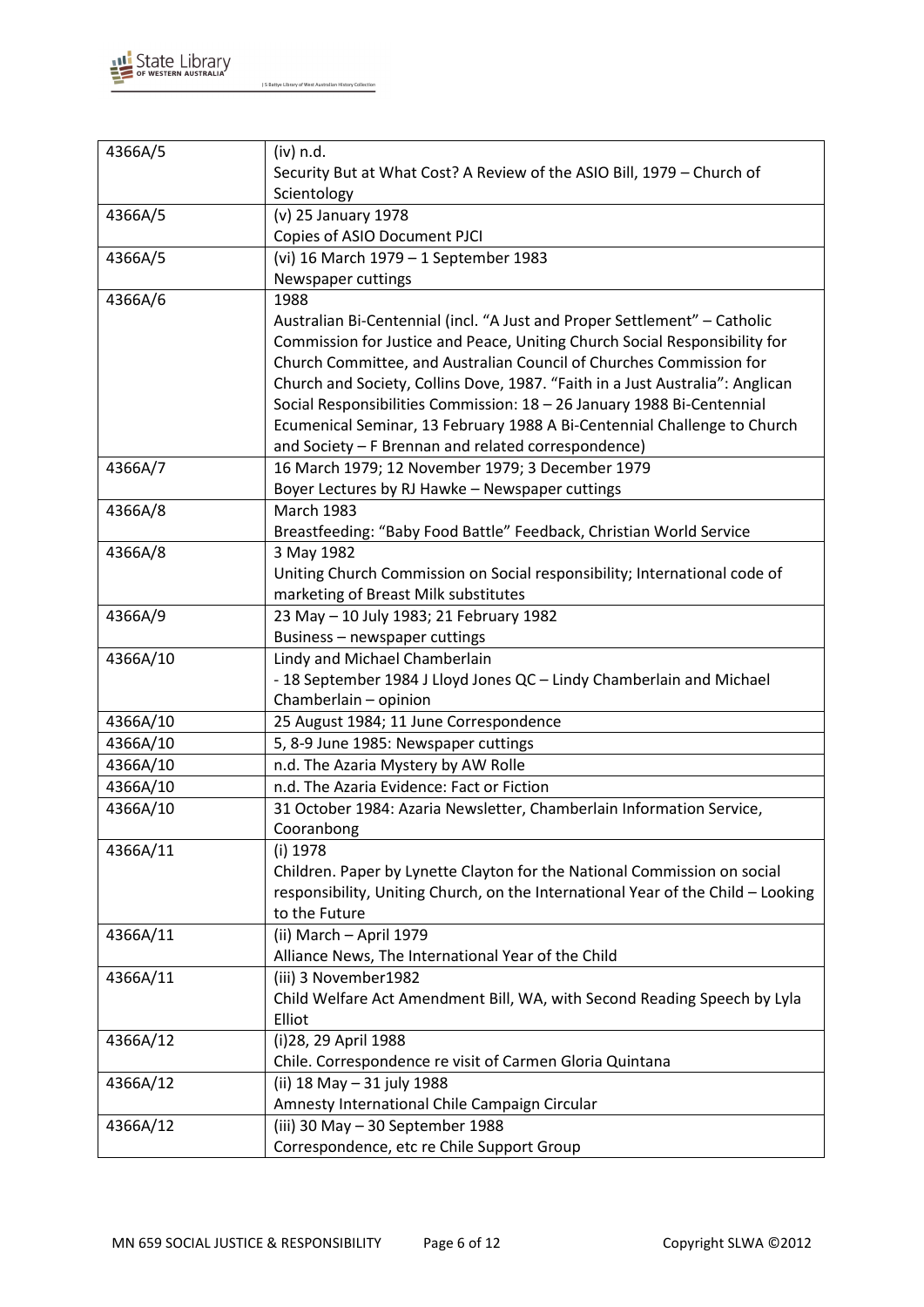

| 4366A/12 | (iv) 8 June - 19 September 1988                                              |
|----------|------------------------------------------------------------------------------|
|          | Correspondence re Application for Permanent Residence in Australia of        |
|          | <b>Miguel Evans</b>                                                          |
|          | (v) May - 30 June 1989                                                       |
|          | Correspondence, etc re Sergio Buschmann, Alleged Chilian terrorist supported |
|          | by Uniting Church                                                            |
| 4366A/12 | (vi) 12 July 1989                                                            |
|          | Profile of Rev Dick Wootoon, Church and Nation                               |
| 4366A/12 | (vii) n.d.                                                                   |
|          | NACLA report on the Americas Vol. 22 No. 2                                   |
| 4366A/12 | (viii) n.d.                                                                  |
|          | Chile. No more Dependence, Spokesman Pamphlet No. 31                         |
| 4366A/12 | $(ix)$ 1988                                                                  |
|          | Chile, ICCHRLA Newsletter Nos 1-2                                            |
| 4366A/13 | Communism and the Church                                                     |
|          | November 1949                                                                |
|          | Presbyterian Church of Victoria; Report of the Committee on the Bearing of   |
|          | Communist Theory and Practice on the Message and Task of the Church          |
| 4366A/14 | Conservation                                                                 |
|          | 6 March 1982; 25 November 1982; 14 December 1982                             |
|          | Newspaper cuttings                                                           |
| 4366A/15 | Crime                                                                        |
|          | (i)21 August 1975                                                            |
|          | Correspondence                                                               |
| 4366A/15 | (ii)25 January 1982 - 11 November 1984                                       |
|          | Newspaper cuttings                                                           |
| 4413A/1  | 19 October 1979 - May 1982                                                   |
|          | Uranium - Study Kit prepared by the Uniting Church Social Justice            |
|          | Commission of South Australia, Discussion papers and booklets                |
| 4413A/2  | October 1975 - 26 September 1984                                             |
|          | Uranium Mining, Booklets, Discussion papers, newspaper cuttings              |
| 4413A/3  | 1977 - 2 January 1983                                                        |
|          | Uranium Mining: Ranger Environmental Enquiry - Papers, newspaper             |
|          | cuttings. One letter (21 January 1983)                                       |
| 4413A/4  | 1979                                                                         |
|          | Uranium Resource Kit - South Australian Institute of Teachers                |
| 4413A/5  | 31 July 1982 - February 1986                                                 |
|          | Workers' Information and Research Centre                                     |
| 4413A/6  | 16 September 1983 - 5 February 1984                                          |
|          | Worker Exploitation - Newspaper cuttings                                     |
| 4413A/7  | December 1977 - December 1984                                                |
|          | World Vision - Leaflets, newspaper cuttings                                  |
| 4413A/8  | 23 July 1975 - 2 June 1986                                                   |
|          | World Vision Child Sponsorship Scheme - papers evaluating the effectiveness  |
|          | of this programme                                                            |
| 4413A/9  | 3 June 1985 - 15 April 1986                                                  |
|          | World Vision: Uniting Church's Attitude to World Vision's Methods, Synod     |
|          | Debate - correspondence                                                      |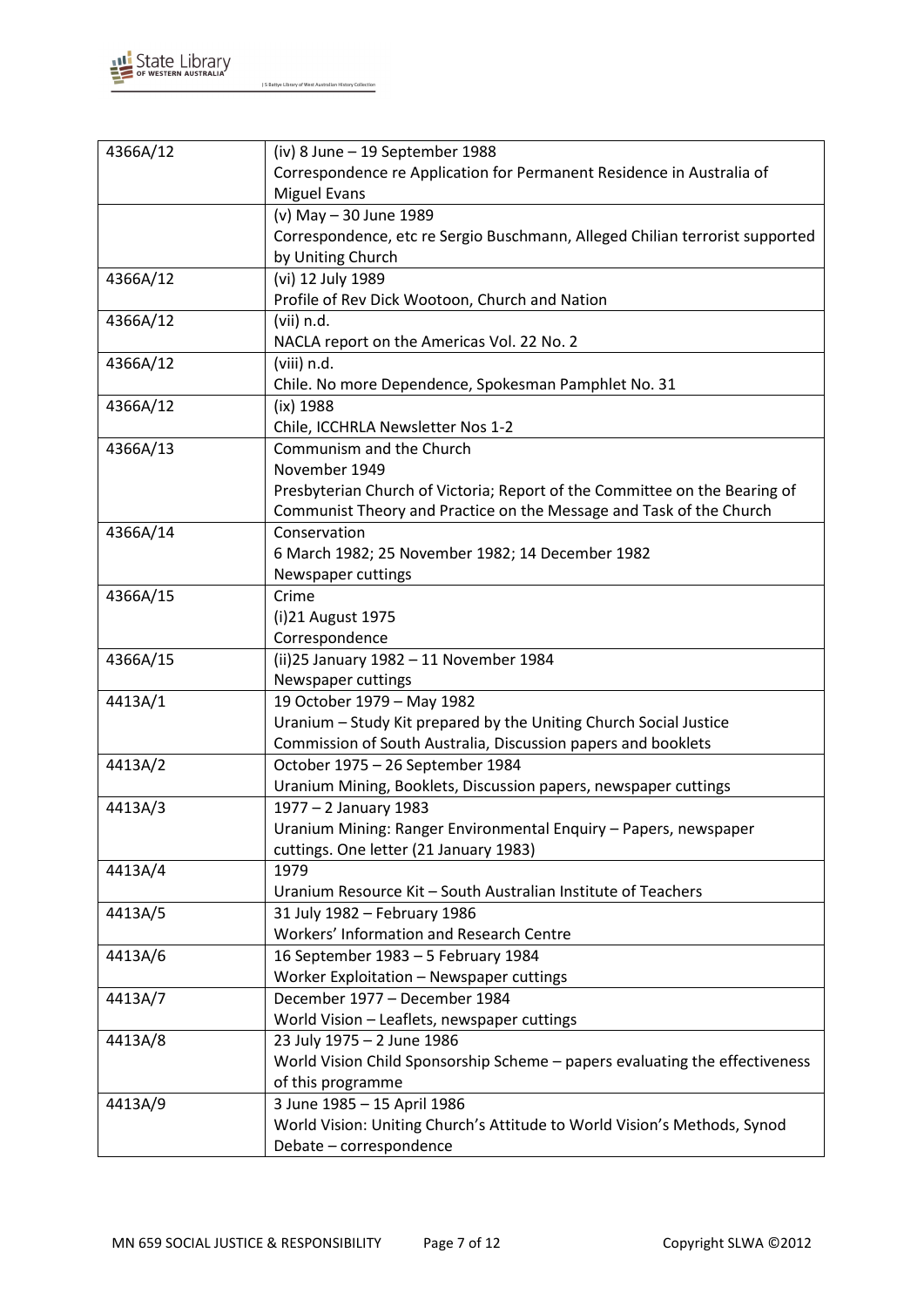

| 4413A/10 | n.d.                                                                          |
|----------|-------------------------------------------------------------------------------|
|          | World Vission - Dialogue with the Churches - Registration of World Vision Ltd |
|          | under Companies Act of Victoria                                               |
|          | 30 September 1974                                                             |
|          | <b>Statement of Assets and Liabilities</b>                                    |
|          | October 1977; 15 April 1978 - July 1981                                       |
|          | Correspondence, reports, newspaper cuttings                                   |
| 4413A/11 | 6 August 1981 - 10 April 1986                                                 |
|          | World Vision - Dialogue with the Churches. Correspondence, reports,           |
|          | newspaper cuttings                                                            |
| 4413A/12 | 9 August 1978 - 28 May 1983                                                   |
|          | Zimbabwe - World Council of Churches' Grant to the Patriotic Front. Articles, |
|          | booklets, newspaper cuttings                                                  |
| 4374A/1  | March 1980 - September 1982                                                   |
|          | Darling Range Study Group: Newsletters 1-9                                    |
| 4374A 2  | March 1979 - 14 November 1983                                                 |
|          | Defence - Newspaper cuttings                                                  |
| 4374A3   | 25 November 1972 - 6 April 1984                                               |
|          | Developing Countries (pamphlets, discussion                                   |
|          | papers, newspaper cuttings)                                                   |
| 4374A4   | 20 April - 3 December 1983                                                    |
|          | Development of Perth - newspaper cuttings                                     |
|          | Group Quarterly Bulletin to Parishes; CSDP                                    |
|          | Report; CSDP Newsletter                                                       |
| 4374A 5  | 1981                                                                          |
|          | Disabled people - material for International Year                             |
|          | of Disabled Persons                                                           |
| 4374A/6  | 2 -4 June 1983; February 1984 - February 1985;                                |
|          | 5 July 1985; March 1985 - March 1987                                          |
|          | Divorced and separated people (newspaper                                      |
|          | cuttings); Christian Separated and Divorced                                   |
|          | Persons Group Quarterly Bulletin to Parishes;                                 |
|          | CSDP Report; CSDP Newsletter                                                  |
| 4374A7   | 3 October 1983 - 28 January 1984                                              |
|          | Education - newspaper cuttings                                                |
| 4374A8   | 26 October 1982 - 14 November 1984                                            |
|          | Newspaper cuttings; Election Issues, 1983                                     |
| 4374A9   | 1978                                                                          |
|          | Electoral Act Enquiry, WA - Report                                            |
| 4374A/10 | 21 January 1979 - 28 March 1984; 10 November                                  |
|          | 1987; Electoral Amendment Act, 1979                                           |
|          | Newspaper cuttings and other comments                                         |
| 4374A/11 | 19 June 1979 - 22 October 1979                                                |
|          | Electoral Amendment Act 1979 -                                                |
|          | Correspondence                                                                |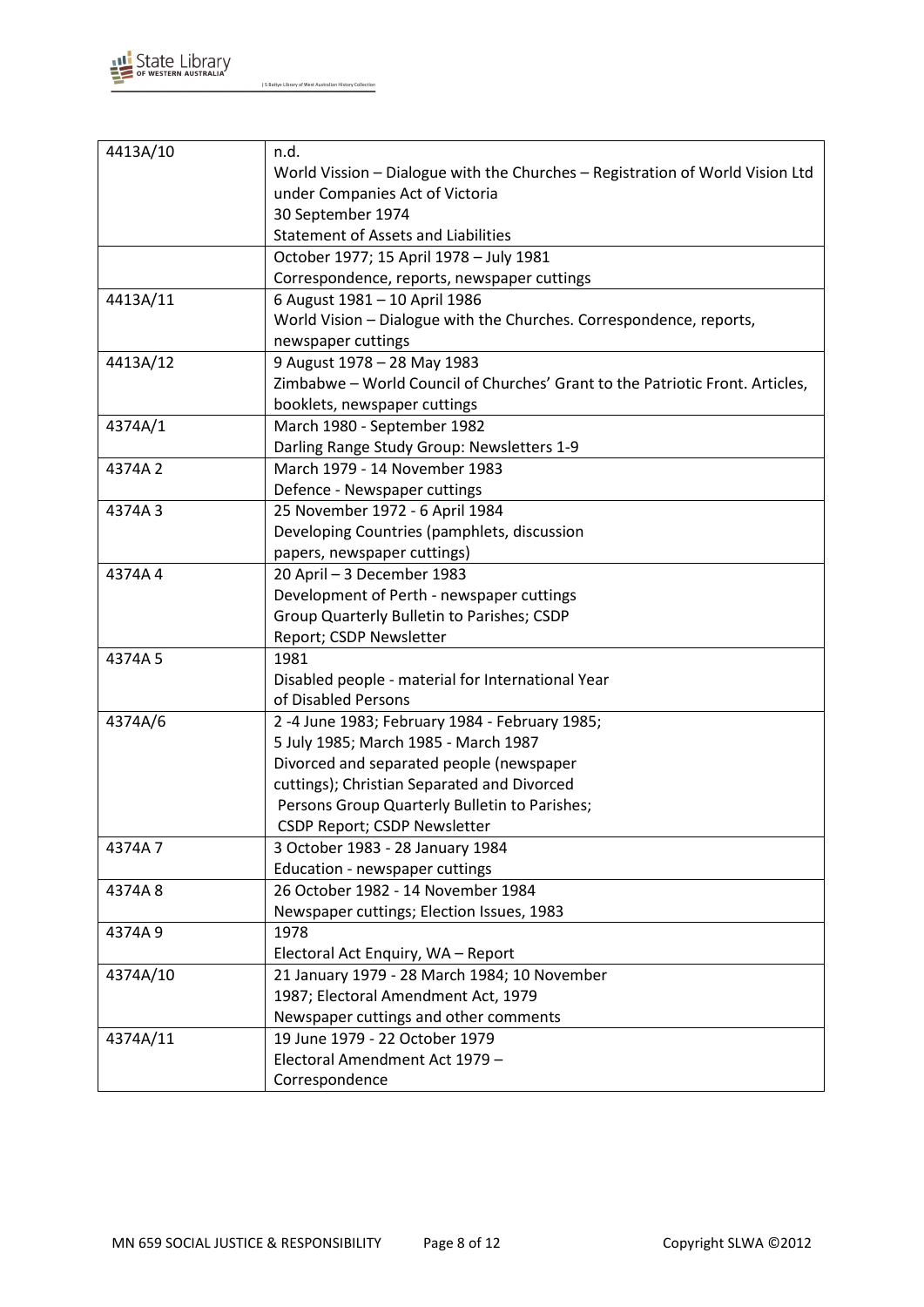

| 4374A/12 | 29 June 1982 - 18 August 1983; 1976           |
|----------|-----------------------------------------------|
|          | Euthanasia - Newspaper cuttings; discussion   |
|          | paper: Death By Choice - Moral Issues of      |
|          | Euthanasia, by N. Preston, Division of Social |
|          | Justice, Uniting Church, Synod of Victoria    |
| 4374A/13 | May 1980                                      |
|          | Evangelism - Study and accompanying papers    |
|          | entitled: "Your Kingdom Come" - Australian    |
|          | <b>Council of Churches</b>                    |
| 4374A/14 | The Family                                    |
|          | a) November 1973                              |
|          | Conference Report on The Family Today and     |
|          | Tomorrow, Belgrave                            |
|          | b) n.d.                                       |
|          | We Believe in Families - Board for Social     |
|          | Responsibility, NSW Synod                     |
|          | c) 3 December 1979                            |
|          | <b>Council of Social Services of WA News</b>  |
|          | d) 9 November 1978                            |
|          | Speech made by R McLean, MHR                  |
|          | e) 9 November 1978                            |
|          | Speech made by Lyla Elliot MLC - Hansard      |
|          | f) 7 May 1979                                 |
|          | Reporting Family Law Cases - E Evatt,         |
|          | Chairman of Family Law Court                  |
|          | g) 4 May 1979                                 |
|          | Wardship and Family Law Act E Evatt,          |
|          | Chairman of the Family Law Court              |
|          | h) 25 May 1981 - 24 November 1984             |
|          | Newspaper cuttings                            |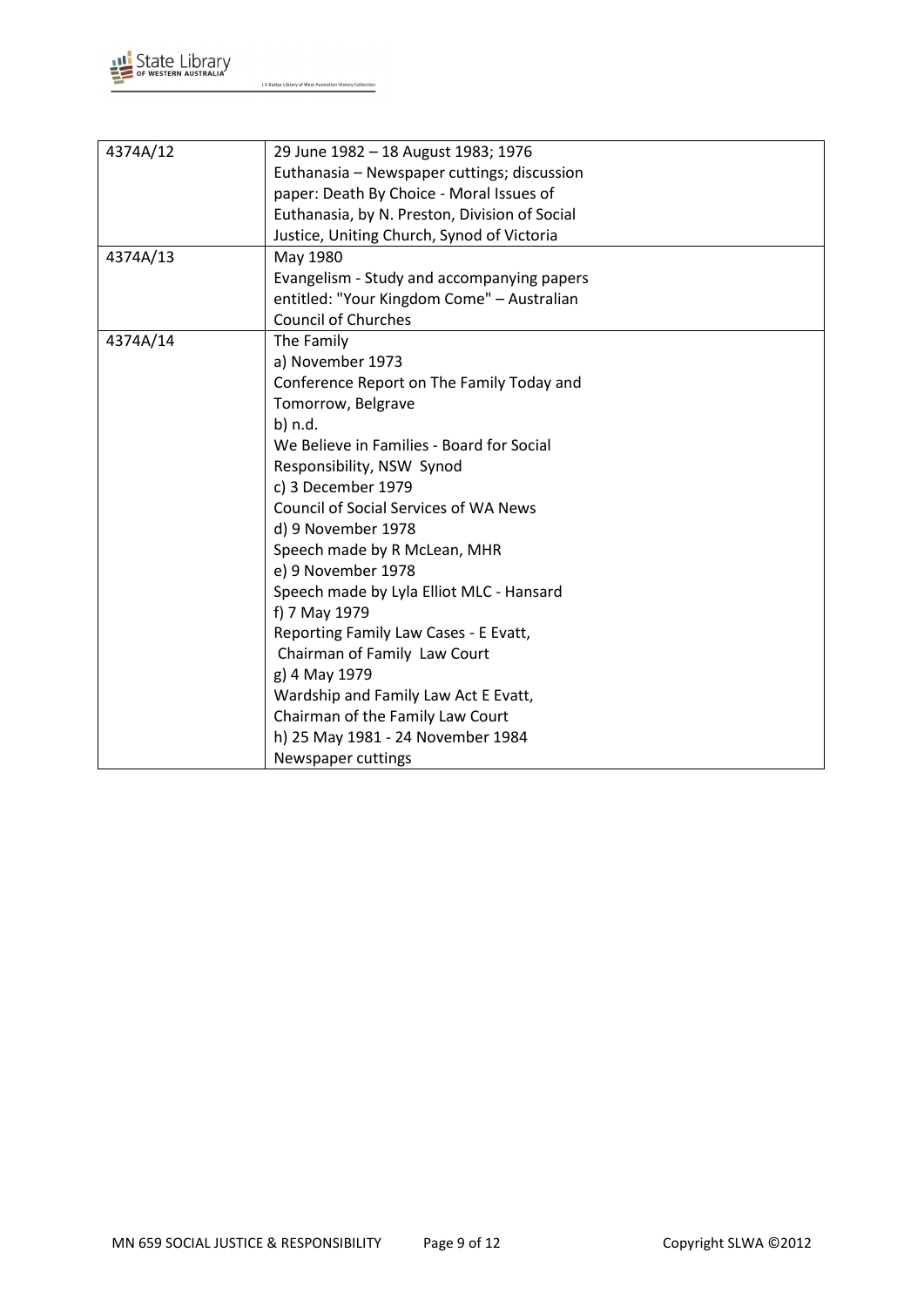

| 4374A/15 | Freedom of Religion                                                                                                                                    |
|----------|--------------------------------------------------------------------------------------------------------------------------------------------------------|
|          | a) May 1988                                                                                                                                            |
|          | First Report of the Constitutional Commission -Summary                                                                                                 |
|          | b) 26 July 1988                                                                                                                                        |
|          | A proposal to change the Australian Constitution In regard to freedom of<br>religion - E Budden, Secretary, Social Responsibility and Justice, Uniting |
|          | Church Assembly                                                                                                                                        |
|          | c) 1988                                                                                                                                                |
|          | Constitution Alteration (Rights and Freedoms) Bill                                                                                                     |
|          | d) 1988                                                                                                                                                |
|          | <b>Constitution Alteration (Parliamentary Terms) Bill</b>                                                                                              |
|          | <b>Constitution Alteration (Fair Elections) Bill</b>                                                                                                   |
|          | Constitution Alteration (Local Government) Bill Constitution Alteration (Rights                                                                        |
|          | and Freedoms) Bill                                                                                                                                     |
|          | e)June 1988                                                                                                                                            |
|          | Freedom of Religion: The Real Issues - Senator B Bishop                                                                                                |
|          | f) 1906 - 1984<br>Lists of Referendums                                                                                                                 |
|          | g) 1988                                                                                                                                                |
|          | <b>Constitutional Referendums Package</b>                                                                                                              |
|          | h) 23 June 1988                                                                                                                                        |
|          | Address to the National Press Club by R. J. Hawke, MHR                                                                                                 |
|          | i) 4 July 1988                                                                                                                                         |
|          | Letter from P. Reith, MHR to Reverend J. Smith                                                                                                         |
|          | j) 22 July 1988                                                                                                                                        |
|          | The Government's threat to Freedom of Religion by Senator P. D. Durack                                                                                 |
|          | k) n.d.                                                                                                                                                |
|          | Draft letter from Senator Durack to all Church Schools and Parishes<br>I)1987                                                                          |
|          | <b>Biographical Notes - Senator Durack</b>                                                                                                             |
|          | m) n.d.                                                                                                                                                |
|          | All Governments should respect Freedom of Religion - Press release from L.                                                                             |
|          | Bowen, MHR                                                                                                                                             |
|          | n) [August 1988]                                                                                                                                       |
|          | Statement for Western Impact                                                                                                                           |
|          | o) 11 June 1988 - 14 July 1988                                                                                                                         |
|          | Press cuttings                                                                                                                                         |
| 4411A/1  | 16 May 1982 - 19 November 1983; 21 May 1984                                                                                                            |
|          | Smoking. Newspaper cuttings - Smoking and health project<br>3-17 April 1987                                                                            |
| 4411A/2  | Sri Lankan Refugees held at Perth Immigration Detention Centre,                                                                                        |
|          | Correspondence, Federal Court Judgement                                                                                                                |
| 4411A/3  | 7 July 1979 - 1 September 1984                                                                                                                         |
|          | Social Analysis, newspaper cuttings                                                                                                                    |
| 4411A/4  | 25 March 1979 - 23 October 1979; 27 January 1981 - 2 November 1984                                                                                     |
|          | Tax Avoidance, newspaper cuttings, statements by the Uniting Church                                                                                    |
|          | Assembly Commission of Social Responsibility                                                                                                           |
| 4411A/5  | $4 - 7$ June 1983                                                                                                                                      |
|          | Tax Evasion. The Moll Case. Newspaper cuttings                                                                                                         |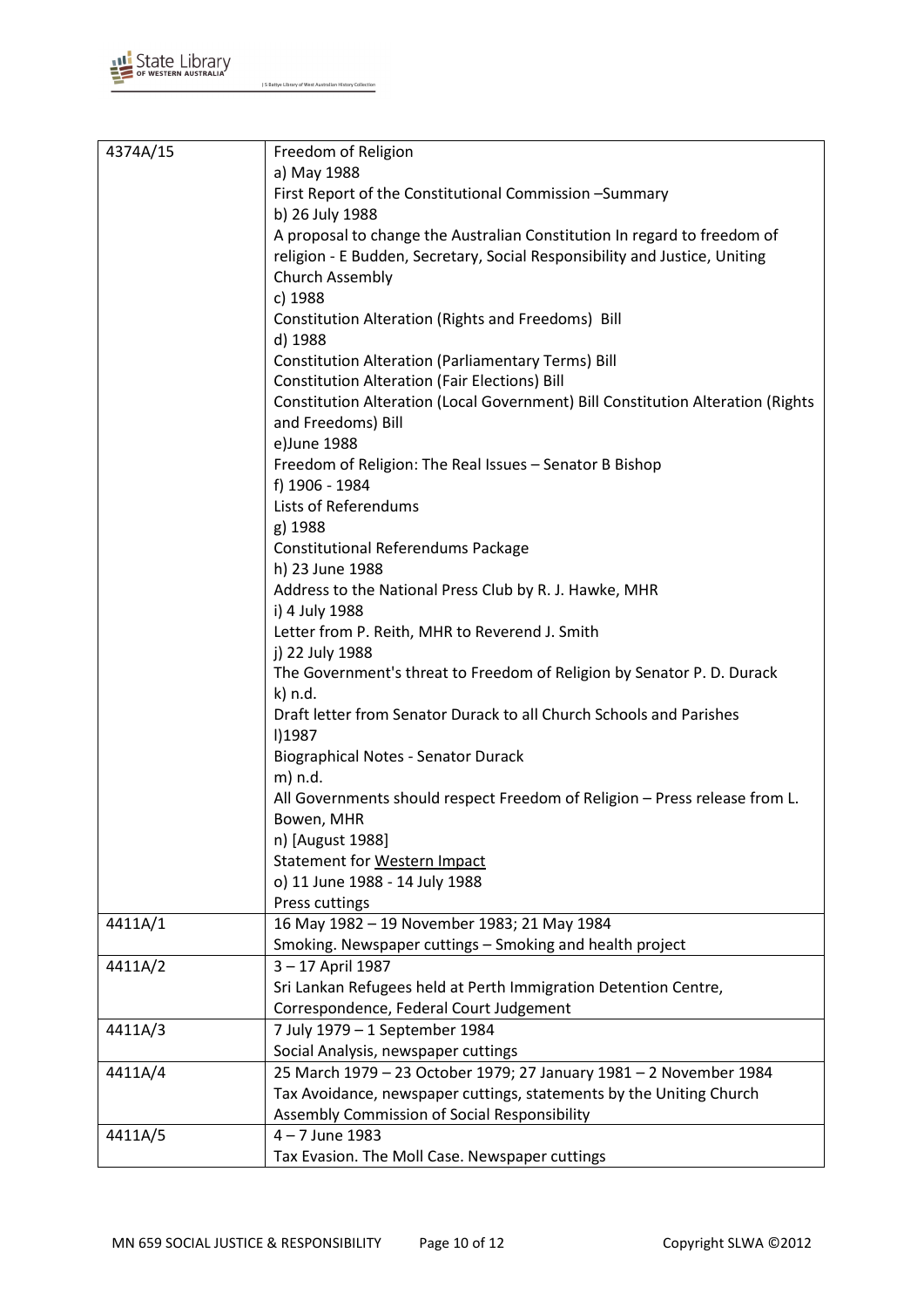

| 4411A/6  | 31 October 1984 - 14 May 1985                                              |
|----------|----------------------------------------------------------------------------|
|          | Tax Reforms. Papers related to a conference organised by the WA Council of |
|          | <b>Social Services</b>                                                     |
| 4411A/7  | 19 September 1977 - 17 October 1983                                        |
|          | Technology, newspaper cuttings. Information re film "Now the Chips are     |
|          | Down", articles                                                            |
| 4411A/8  | June 1975 - 3 December 1983                                                |
|          | Tourism – articles, newspaper cuttings re the adverse impact of tourism on |
|          | Third World countries                                                      |
| 4411A/9  | <b>Trans-National Corporations</b>                                         |
|          | (i) 12 October 1978; May 1981; August 1981; October 1981                   |
|          | Asian Development Information Bulletins                                    |
| 4411A/9  | (ii) February 1982                                                         |
|          | World Council of Churches Study Kit                                        |
| 4411A/10 | Trade Unions - Queensland Power Dispute                                    |
|          | (i) May 1985                                                               |
|          | Statement by Moderator, Queensland Synod                                   |
| 4411A/10 | (ii) 1985                                                                  |
|          | "The Gospel, Industrial Conflict and Community Life", Queensland Synod     |
| 4411A/10 | (iii) [1985]                                                               |
|          | Inter Church Trade and Industry Mission - Data document on the Queensland  |
|          | Power Dispute                                                              |
| 4411A/10 | (iv) 24 April 1985                                                         |
|          | Broadsheet issued by Communist Party, Victoria                             |
| 4411A/11 | 1968 - March 1983; May 1977 - October 1983                                 |
|          | Trade Unions - Journal articles. Australian Bureau of Statistics Catalogue |
| 4384A/1  | The Gaia Foundation                                                        |
| 4384A/2  | 21 February - 22 March 1983                                                |
|          | Gordon - below - Franklin Dam, Tasmania - Statements by the Uniting        |
|          | Church                                                                     |
| 4384A/3  | 3 January 1982 - 28 October 1984                                           |
|          | Government in WA - Newspaper cuttings                                      |
| 4384A/4  | 17 June 1980 - 28 October 1984                                             |
|          | Government in WA - Newspaper cuttings                                      |
| 4384A/5  | <b>Homeless People</b>                                                     |
|          | a) May 1976                                                                |
|          | A Census study of Melbourne's Homeless Population                          |
|          | b) 30 June 1977                                                            |
|          | Hanover Welfare Services to homeless people - Report                       |
| 4384A/6  | 1968-1975                                                                  |
|          | Homosexuality – Statements and Discussion papers by the Anglican, Baptist, |
|          | Methodist, Presbyterian and Congregational Churches                        |
| 4384A/7  | n.d.                                                                       |
|          | Homosexuality - Report to a study group of the Union of Congregational     |
|          | Churches in WA to examine the actions of Rev Mario Schoenmaker in uniting  |
|          | homosexual couples in a "Covenant of Love" (with a copy of the Liturgy)    |
| 4384A/8  | Homosexuality                                                              |
|          | a) n.d.                                                                    |
|          | Psychology and Christian Ethics - Paper by DA Robinson                     |